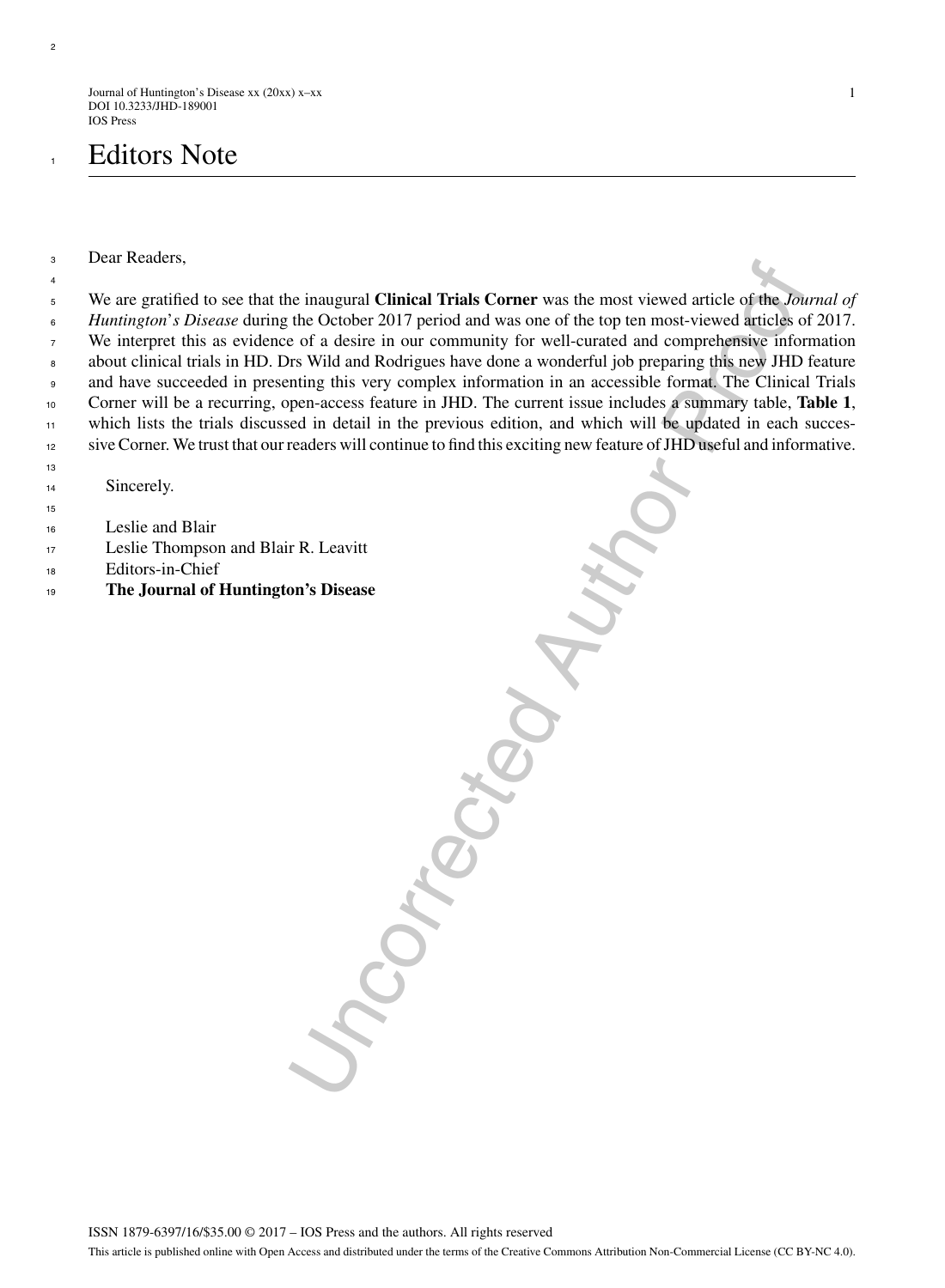# » Huntington's Disease Clinical Trials Corner: MMM YYYY

# $\epsilon$ <sup>22</sup> Filipe B. Rodrigues<sup>a,b,c</sup> and Edward J. Wild<sup>a,\*</sup>

- <sup>a</sup> <sup>23</sup> Huntington's Disease Centre, University College London, UK
- <sup>24</sup> <sup>b</sup> Laboratory of Clinical Pharmacology and Therapeutics, Faculty of Medicine, University of Lisbon, Portugal
- <sup>25</sup> <sup>c</sup>Clinical Pharmacology Unit, Instituto de Medicina Molecular, Lisbon, Portugal

<sup>26</sup> **Abstract.** In the second edition of the Huntington's Disease Clinical Trials Corner we list all currently registered and ongoing

 $27$  clinical trials, summarise the top-line results of the recently-announced IONIS-HTT<sub>RX</sub> trial (NCT02519036), expand on Wave

<sup>28</sup> Life Sciences' PRECISION-HD1 (NCT03225833) and PRECISION-HD2 (NCT03225846), and cover one recently finished trial: the FIRST-HD deutetrabenazine trial (NCT01795859).

Keywords: Huntington disease, clinical trials

#### 30

29

## <sup>31</sup> **INTRODUCTION**

 The Huntington's Disease Clinical Trials Corner is a regular section devoted to highlighting ongoing and recently completed clinical trials in Huntington's disease (HD). Clinical trials previously reviewed by the Huntington's Disease Clinical Trials Corner are listed in Table 1.

|  | Table 1                                                         |  |
|--|-----------------------------------------------------------------|--|
|  | Clinical trials previously reviewed by the Huntington's Disease |  |
|  | Clinical Trials Corner                                          |  |

| <b>Registration ID</b> | Trial name         | Intervention     | Edition   |
|------------------------|--------------------|------------------|-----------|
| NCT02519036            | <b>IONIS-HTTRx</b> | $IONIS - HTTPRx$ | September |
| NCT02215616            | <b>LEGATO-HD</b>   | Laquinimod       | 2017(6)   |
| NCT02197130            | Amaryllis          | PF-02545920      |           |
| NCT02006472            | Pride-HD           | Pridopidine      |           |

 In this edition, we summarise the recently- announced top-line results from the phase 1b/2a IONIS-HTTRX huntingtin-lowering antisense oligonucleotide (ASO) trial (NCT02519036) [1]; highlight the new Wave Life Sciences allele-selective ASO trials, PRECISION-HD1 (NCT03225833) [2]

and PRECISION-HD2 (NCT03225846) [3], <sup>44</sup> and summarise the results of the FIRST-HD <sup>45</sup> (NCT01795859) [4, 5] trial of deutetrabenazine. <sup>46</sup>

Finally we tabulate all currently registered and 47 ongoing clinical trials in Tables 2 to 4. For further details on the methodology used please refer to  $49$ the September 2017 edition of Huntington's Disease  $50$ Clinical Trials Corner [6]. 51

If you would like to draw attention to specific trials, please feel free to email us at: <sup>53</sup> E-mail: f.rodrigues@ucl.ac.uk. and E-mail:  $54$  $e.$ wild@ucl.ac.uk.  $55$ 

#### **BREAKING NEWS**

**1 Leading Markon Controllering Controllering Controllering (Controllering Markon Controllering Controllering Controllering (Controllering Markon Properties), Fig. (1980), The Huntington's Disease Clinical Trials Conner w** December 11th 2017 saw the initial announcement of top-line results from the first-in-human phase 58 1b/2a trial of IONIS-HTT<sub>RX</sub>, the first ASO designed  $\frac{59}{20}$ to lower huntingtin protein (HTT) to be tested in peo- $60$ ple with HD (NCT02519036) [1]. The announcement  $61$ came in the form of a press release from the sponsor, 62 Ionis Pharmaceuticals [7], and was followed by sub- $\frac{63}{100}$ stantial media coverage  $[8, 9]$ . As we detailed in the  $\qquad 64$ previous Clinical Trials Corner [6], the trial had safety  $65$ as its primary endpoint. Encouragingly, the release  $66$ reported that "the safety and tolerability profile  $\dots$  67

<sup>∗</sup>Correspondence to: Edward J. Wild, UCL Huntington's Disease Centre, Russell Square 10-12, London, WC1B 5EH, UK. E-mail: [e.wild@ucl.ac.uk.](mailto:e.wild@ucl.ac.uk)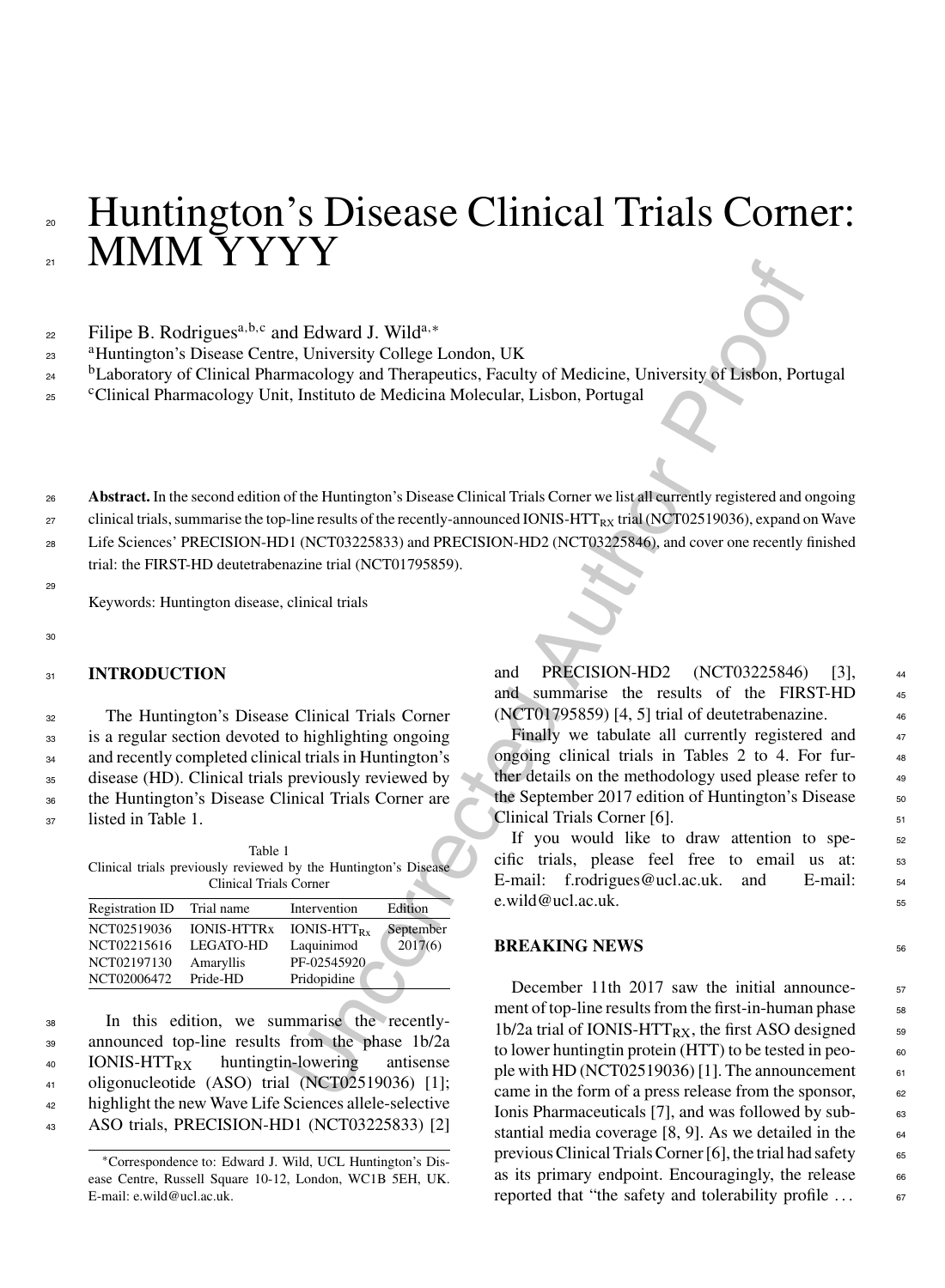Table 2 Ongoing pharmacological clinical trials registered at the World Health Organization (WHO) International Clinical Trials Research Platform (ICTRP) for people with Huntington's disease (HD). N/S, not specified; PD, Parkinson's disease; VMAT2, Vesicular Monoamine Transporter 2. New trials since the last Clinical Trials Corner are indicated by<sup>∗</sup>

| Registration ID Trial name        |                                 | Intervention   | Mechanism of<br>Action                                  | Population                       |         | Comparison Main outcome                                | Study design                                                                                                                        | <b>Estimated Sponsor</b><br>Enrolment |                                                                                                                   | Location                                    |
|-----------------------------------|---------------------------------|----------------|---------------------------------------------------------|----------------------------------|---------|--------------------------------------------------------|-------------------------------------------------------------------------------------------------------------------------------------|---------------------------------------|-------------------------------------------------------------------------------------------------------------------|---------------------------------------------|
|                                   | NCT03342053* IONIS-HTTRX<br>OLE | ISIS 443139    | Allele-<br>nonselective<br>antisense<br>oligonucleotide | HD                               | None    | Safety and<br>tolerability at 74<br>weeks              | Open label<br>extension                                                                                                             | 46                                    | Ionis<br>Pharmaceuticals<br>Inc.                                                                                  | Canada, Germany<br>and UK<br>(multi-centre) |
| NCT03225833*                      | PRECISION-HD1 WVE-120102        |                | Allele-selective<br>antisense<br>oligonucleotide        | HD                               | Placebo | Safety and<br>tolerability at 1<br>and 120 days        | Randomized,<br>double-blind,<br>placebo-<br>controlled,<br>combined single<br>ascending<br>dose/multiple<br>ascending dose<br>trial | 48                                    | Wave Life<br>Sciences Ltd.                                                                                        | Canada and<br>Poland<br>(multi-centre)      |
| NCT03225846*                      | PRECISION-HD2 WVE-120102        |                | Allele-selective<br>antisense<br>oligonucleotide        | HD                               | Placebo | Safety and<br>tolerability at 1<br>and 120 days        | Randomized,<br>double-blind,<br>placebo-<br>controlled,<br>combined single<br>ascending<br>dose/multiple<br>ascending dose<br>trial | 48                                    | Wave Life<br>Sciences Ltd.                                                                                        | Canada and<br>Poland<br>(multi-centre)      |
| <b>EUCTR2016-</b><br>003730-25-NL | <b>CHALLENGE-</b><br>HD         | <b>SBT-020</b> | Mitochondria-<br>targeted<br>cytoprotective<br>peptide  | Early HD                         | Placebo | Safety and<br>tolerability at 7<br>and 28 days         | Randomized,<br>double-blind,<br>placebo-<br>controlled.<br>parallel trial                                                           | 24                                    | Stealth<br><b>Biotherapeutics</b>                                                                                 | <b>Netherlands</b><br>(single centre)       |
| NCT03019289                       | $\overline{\phantom{m}}$        | Pridopidine    | Dopaminergic<br>stabilizer                              | Healthy<br>individuals<br>and HD | None    | Pharmacodynamic Single dose,<br>at 1 day               | open-label,<br>single group<br>trial                                                                                                | 38                                    | <b>Teva Branded</b><br>Pharmaceutical<br>Products, R&D<br>Inc.                                                    | Germany (single<br>centre)                  |
| NCT02453061                       | TRIHEP 3                        | Triheptanoin   | Anaplerotic<br>therapy                                  | ${\rm HD}$                       | Placebo | Pharmacodynamic Randomized,<br>efficacy at 6<br>months | double-blind,<br>placebo-<br>controlled,<br>parallel trial                                                                          | 100                                   | <b>Institut National</b><br>de la Santé Et<br>de la Recherche<br>Médicale,<br>Ultragenyx<br>Pharmaceutical<br>Inc | France,<br>Netherlands<br>(multi centre)    |

(*Continued*)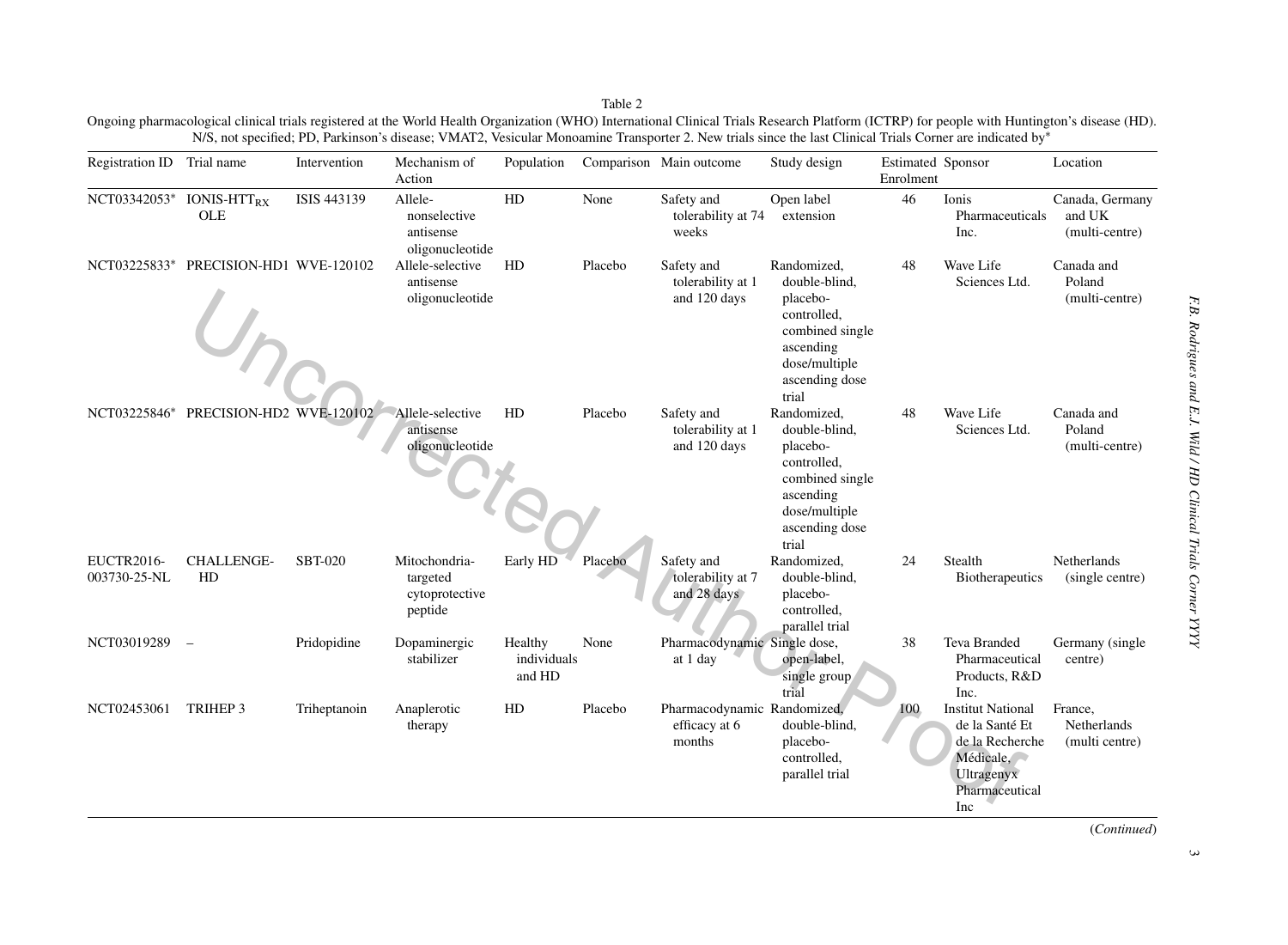| <b>Registration ID</b> | Trial name               | Intervention                  | Mechanism of<br>Action                       | Population                                       |         | Comparison Main outcome                               | Study design                                                               | <b>Estimated Sponsor</b><br>Enrolment |                                                                                                                                             | Location                                                                                                                                 |
|------------------------|--------------------------|-------------------------------|----------------------------------------------|--------------------------------------------------|---------|-------------------------------------------------------|----------------------------------------------------------------------------|---------------------------------------|---------------------------------------------------------------------------------------------------------------------------------------------|------------------------------------------------------------------------------------------------------------------------------------------|
| NCT02509793            | $\overline{\phantom{0}}$ | Tetrabenazine                 | VMAT2 inhibitor HD with                      | impulsivity                                      | None    | Cognitive and<br>behavioural<br>effects at 8<br>weeks | Single group,<br>open-label trial                                          | 20                                    | University of<br><b>Texas Health</b><br>Science Center.<br>and H.<br>Lundbeck A/S                                                           | USA (single<br>centre)                                                                                                                   |
| NCT02507284            | <b>STAIR</b>             | <b>SRX246</b><br><b>COMTE</b> | Vasopressin 1a<br>Receptor<br>Antagonist     | Early and<br>moderate<br>HD with<br>irritability | Placebo | Feasibility at 12<br>weeks                            | Randomized,<br>double-blind,<br>placebo-<br>controlled.<br>parallel trials | 108                                   | Azevan Pharma-<br>ceuticals,<br>National<br>Institute of<br>Neurological<br>Disorders and<br>Stroke<br>(NINDS), and<br>NeuroNEXT<br>Network | USA (multi<br>centre)                                                                                                                    |
| NCT02494778            | Open<br>PRIDE-HD         | Pridopidine                   | Dopaminergic<br>stabilizer                   | PRIDE-HD<br>completers                           | None    | Safety at 104<br>weeks                                | Single group,<br>open label<br>extension of<br>PRIDE-HD                    | 300                                   | Teva Branded<br>Pharmaceutical<br>Products, R&D<br>Inc.                                                                                     | Australia, Austria,<br>Canada,<br>Denmark,<br>France,<br>Germany, Italy,<br>Netherlands,<br>Poland, Russia,<br>UK, USA (multi<br>centre) |
| NCT02481674            | <b>SIGNAL</b>            | VX15/2503                     | Anti-semaphorin<br>4D monoclonal<br>antibody | Late<br>premanifest<br>or early HD               | Placebo | Safety and<br>tolerability at 15<br>and 21 months     | Randomized,<br>double-blind,<br>placebo-<br>controlled,<br>parallel trial  | 116                                   | Vaccinex Inc.,<br>Huntington<br><b>Study Group</b>                                                                                          | USA (multi<br>centre)                                                                                                                    |
| NCT02336633            | <b>REVHD</b>             | Resveratrol                   | Dietary<br>supplement                        | HD                                               | Placebo | Neuroimaging<br>biomarkers at 1<br>year               | Randomized,<br>double-blind,<br>placebo-<br>controlled.<br>parallel trial  | 102                                   | Assistance<br>Publique -<br>Hôpitaux de<br>Paris                                                                                            | France (multi<br>centre)                                                                                                                 |

(*Continued*)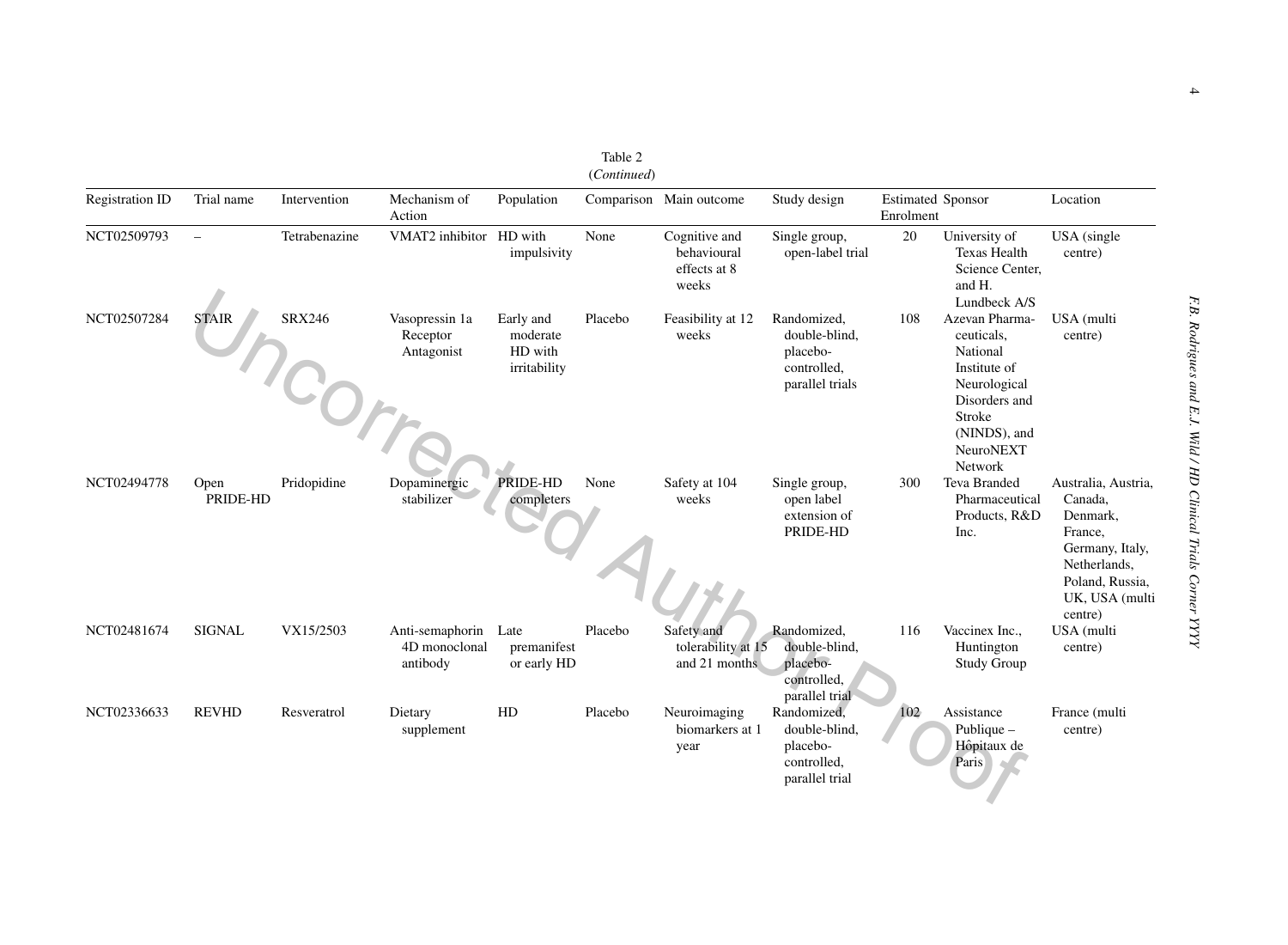| NCT02215616                       |                       |             | LEGATO-HD Laquinimod Immunomodulatory HD<br>molecule |                                                                                            | Placebo     | Efficacy at 1, 3, 6, Randomized,<br>and 12 months                  | double-blind.<br>placebo-<br>controlled,<br>parallel trial                  | 400             | <b>Teva Branded</b><br>Pharmaceutical<br>Products, R&D<br>Inc.                                                  | Canada, Czech<br>Republic,<br>France,<br>Germany, India,<br>Israel, Italy,<br>Netherlands,<br>Portugal,<br>Russia, Spain,<br>UK, USA (multi<br>centre) |
|-----------------------------------|-----------------------|-------------|------------------------------------------------------|--------------------------------------------------------------------------------------------|-------------|--------------------------------------------------------------------|-----------------------------------------------------------------------------|-----------------|-----------------------------------------------------------------------------------------------------------------|--------------------------------------------------------------------------------------------------------------------------------------------------------|
| <b>EUCTR2013-</b><br>002545-10-SE | OSU6162<br>Open1309   |             | (-)-OSU616 Monoaminergic<br>stabilizer               | HD, PD, brain<br>trauma,<br>stroke,<br>myalgic<br>encephalo-<br>myelitis and<br>narcolepsy | None        | Safety at 3, 6 and Single group,<br>12 months                      | open-label trial                                                            | 240             | A. Carlsson<br>Research AB                                                                                      | Sweden (multi<br>centre)                                                                                                                               |
| NCT00652457                       | MEM-HD                | Memantine   | NMDA receptor<br>antagonist                          | HD and<br>memory or<br>concentration<br>difficulties                                       | Placebo     | Efficacy at 3 and<br>6 months                                      | Randomized,<br>double-blind,<br>placebo-<br>controlled.<br>cross-over trial | 60              | University of<br>California, San<br>Diego, Forest<br>Laboratories                                               | USA (multi<br>centre)                                                                                                                                  |
| NCT00632645                       | <b>NEUROHD</b>        | Olanzapine  | Dopamine agonist                                     | HD with motor<br>or<br>behavioural<br>symptoms                                             | or tiapride | Tetrabenazine Efficacy at 12<br>months                             | Randomized,<br>open-label,<br>controlled,<br>parallel trial                 | 180             | Assistance<br>Publique $-$<br>Hôpitaux de<br>Paris,                                                             | France (single)<br>centre)                                                                                                                             |
| NCT01306929                       | OPEN-HART Pridopidine |             | Dopaminergic<br>stabilizer                           | HART or<br>PRIDE-HD<br>completers                                                          | None        | Safety at 2 years                                                  | Single group,<br>open label<br>extension of<br><b>HART</b>                  | 235             | Teva Branded<br>Pharmaceutical<br>Products, R&D<br>Inc.                                                         | Canada, USA<br>(multi centre)                                                                                                                          |
| NCT00514774                       | UDCA-HD               | Ursodiol    | Bile acid                                            | HD                                                                                         | Placebo     | Safety,<br>tolerability and<br>pharmacokinet-<br>ics at 35<br>days | Randomized,<br>double-blind,<br>placebo-<br>controlled,<br>parallel trial   | 21              | Oregon Health<br>and Science<br>University,<br>Huntington<br>Study Group,<br>Huntington<br>Society of<br>Canada | N/S                                                                                                                                                    |
| ACTRN12616001 VCAS-HD<br>611415   |                       | Varenicline | Nicotinic acid<br>receptor partial<br>agonist        | HD                                                                                         | Placebo     | Efficacy at 10<br>weeks                                            | Randomized,<br>double-blind,<br>placebo-<br>controlled,<br>parallel trial   | 40 <sub>1</sub> | University of<br>Auckland                                                                                       | New Zealand<br>(single centre)                                                                                                                         |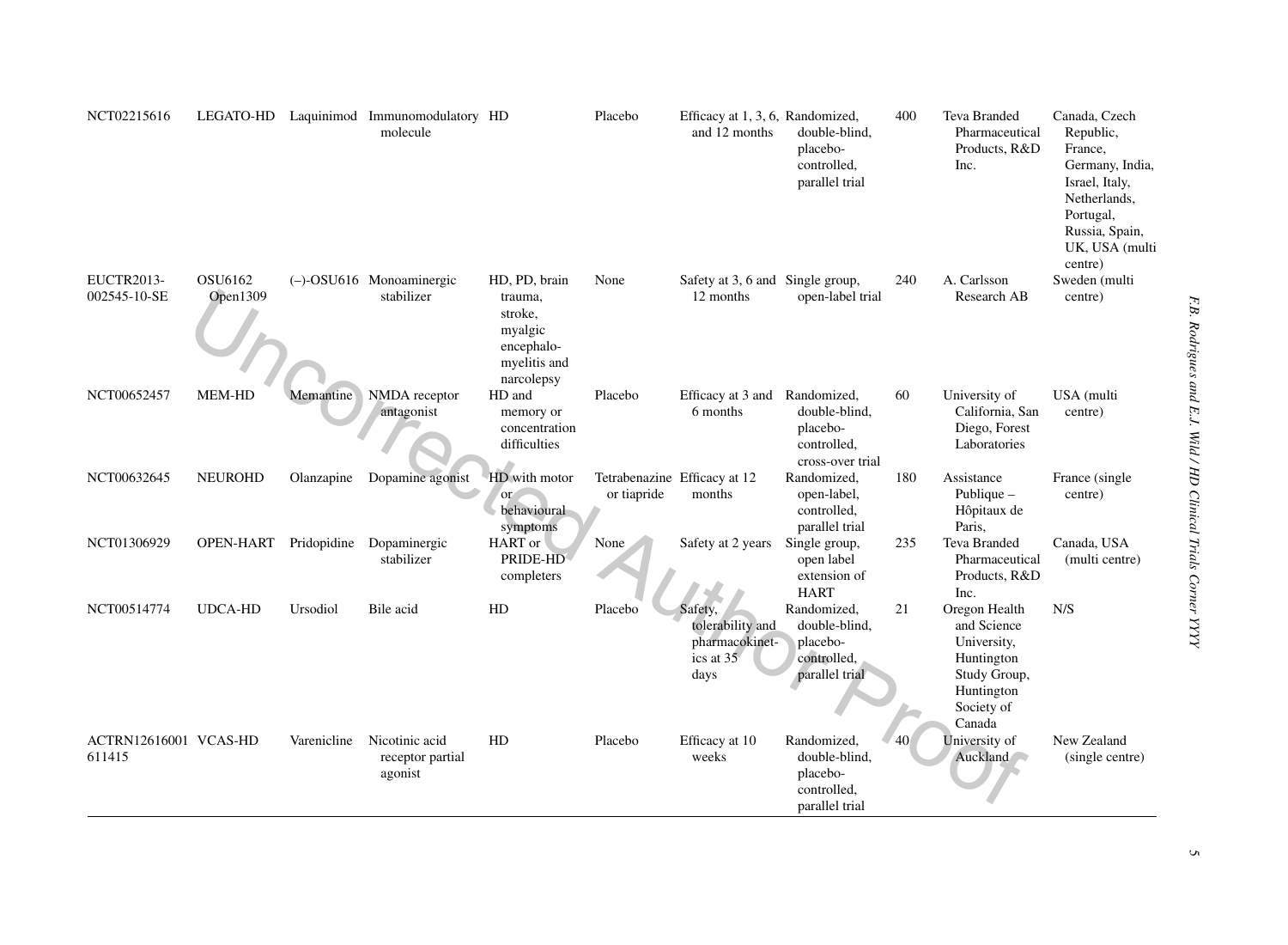6

| <b>Registration ID</b> | Trial name         | Intervention                                                 | Mechanism of<br>Action                        | Population                                                               | Comparison           | Main outcome                                           | Study design                                                              | <b>Estimated Sponsor</b><br>Enrolment |                                                                                                                            | Location                                           |
|------------------------|--------------------|--------------------------------------------------------------|-----------------------------------------------|--------------------------------------------------------------------------|----------------------|--------------------------------------------------------|---------------------------------------------------------------------------|---------------------------------------|----------------------------------------------------------------------------------------------------------------------------|----------------------------------------------------|
| NCT03252535*           | ADORE-HD Cellavita |                                                              | Stem cell therapy HD                          |                                                                          | Placebo              | Efficacy at 120<br>days                                | Randomized,<br>double-blind,<br>placebo-<br>controlled,<br>parallel trial | 35                                    | Azidus Brasil                                                                                                              | Brazil (single<br>centre)                          |
| NCT03297177            |                    | Autologous<br>stem/stromal<br>cells                          | Autologous<br>stem/stromal<br>cell injection  | HD, AD, PD,<br>CBD, MS                                                   | None                 | Safety at 5 years                                      | Single group,<br>open-label trial                                         | 300                                   | Healeon Medical USA and<br>Inc, Global<br>Alliance for<br>Regenerative<br>Medicine,<br>Regeneris<br>Medical                | Honduras<br>(multi-centre)                         |
| NCT02535884            | HD-DBS             | <b>GP DBS</b>                                                | Deep brain<br>stimulation                     | Moderate HD<br>with chorea                                               | Sham<br>intervention | Efficacy at 12<br>months                               | Randomized,<br>double-blind,<br>sham-<br>controlled.<br>parallel trial    | 50                                    | Heinrich-Heine<br>University, KKS<br>Netzwerk.<br>Medtronic, The<br>George<br>Institute,<br>EHDN, CHDI<br>Foundation, Inc. | Austria, Germany,<br>Switzerland<br>(multi centre) |
| NCT01834053            | <b>BMACHC</b>      | <b>Bone Marrow</b><br>Derived MNC<br>transplant              | Bone marrow<br>transplant                     | HD with chorea                                                           | None                 | Cognitive and<br>behavioural<br>effects at 6<br>months | Single group,<br>open-label trial                                         | 50                                    | Chaitanya<br>Hospital, Pune                                                                                                | India (single)<br>centre)                          |
| NCT02263430            |                    | <b>GP DBS</b>                                                | Deep brain<br>stimulation                     | HD with chorea                                                           | Sham<br>stimulation  | Efficacy at 12<br>months                               | Randomized,<br>double-blind,<br>placebo-<br>controlled.<br>parallel trial | 8                                     | <b>Beijing Pins</b><br>Medical Co.,<br>Ltd, Beijing<br><b>Tiantan Hospital</b>                                             | China (single<br>centre)                           |
| NCT02252380            |                    | Magnetic<br>Resonance<br><b>Guided Focused</b><br>Ultrasound | Extracranial<br>stereotactic<br>radioablation | HD, ET, HT, PD, None<br>WD, dystonia,<br>TD, or orofacial<br>dyskinesias |                      | Adverse events<br>after the<br>procedure               | Single group,<br>open-label trial                                         |                                       | InSightec                                                                                                                  | Canada (single<br>centre)                          |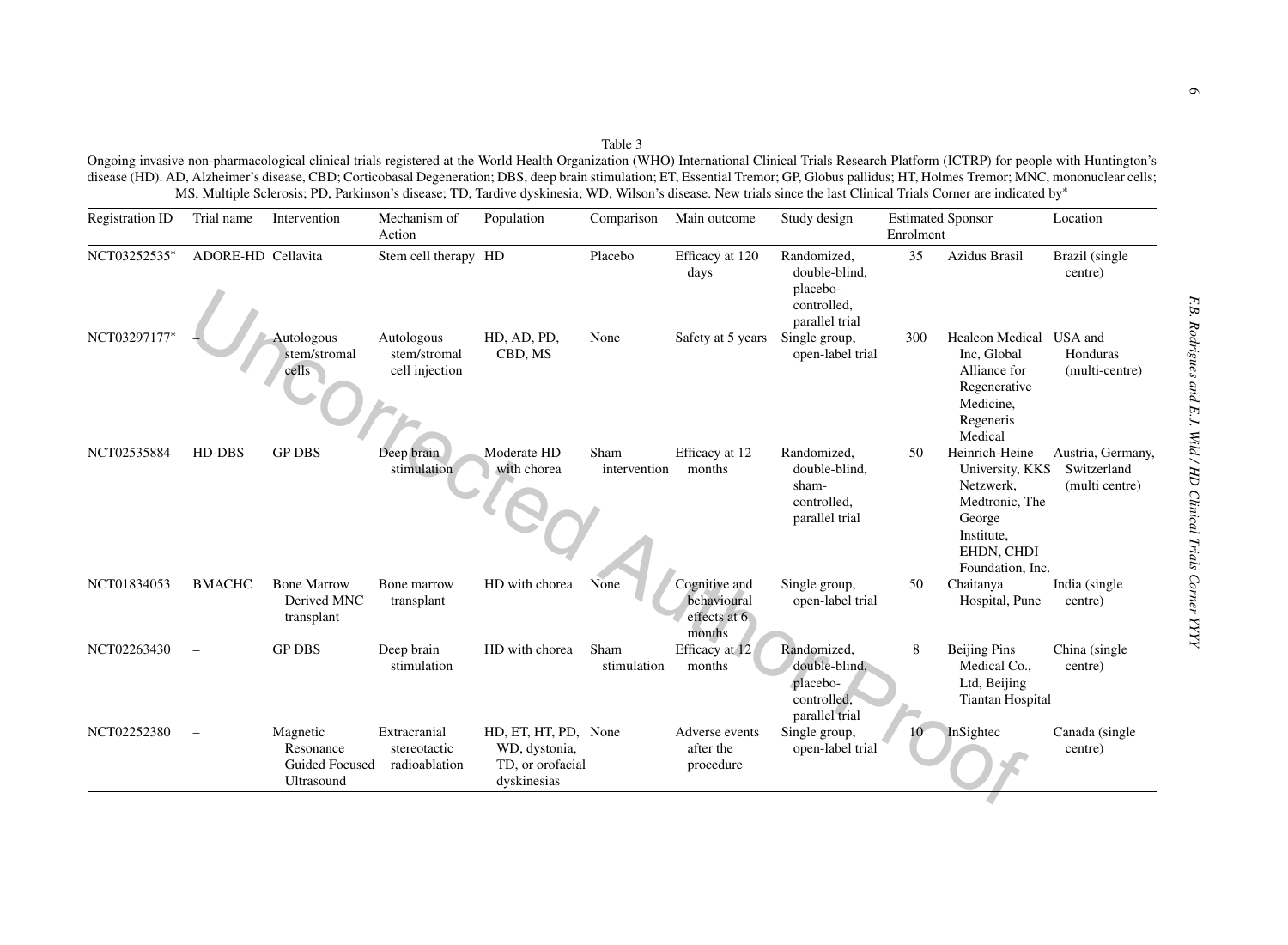Ongoing non-invasive non-pharmacological clinical trials registered at the World Health Organization (WHO) International Clinical Trials Research Platform (ICTRP) for people with Huntington's disease (HD). AD, Alzheimer's disease; ALS, Amyotrophic Lateral Sclerosis; ET, Essential Tremor; HT, Holmes Tremor; MS, Multiple Sclerosis; PD, Parkinson's disease; TD, Tardive dyskinesia. New trials since the last Clinical Trials Corner are indicated by<sup>∗</sup>

| <b>Registration ID</b>          | Trial name | Intervention                                                          | Mechanism of<br>Action            | Population                                                  | Comparison                     | Main outcome                                                                                                                  | Study design                                                                  | Esimated Sponsor<br>Enrolment |                                                                                                                | Location                              |
|---------------------------------|------------|-----------------------------------------------------------------------|-----------------------------------|-------------------------------------------------------------|--------------------------------|-------------------------------------------------------------------------------------------------------------------------------|-------------------------------------------------------------------------------|-------------------------------|----------------------------------------------------------------------------------------------------------------|---------------------------------------|
| NCT03344601*                    | PACE-HD    | Supported<br>structured<br>aerobic<br>exercise<br>training<br>program | Physiotherapy                     | HD                                                          | Activity as<br>usual           | Data<br>completeness,<br>recruitment,<br>retention,<br>asfety,<br>adherence,<br>fidelity and<br>acceptability<br>at 12 months | Nested open-<br>label,randomized<br>controlled<br>parallell trial             | 120                           | Cardiff University Germany, Spain<br>and CHDI<br>Foundation, Inc.                                              | and USA (multi<br>centre)             |
| NCT03306888*                    |            | Physical Activity Physiotherapy<br>Coaching<br>Intervention           |                                   | Premanifest and<br>early HD                                 | None                           | Change in<br>physical<br>activity at 4<br>months                                                                              | Single group,<br>open-label trial                                             | 14                            | Columbia<br>University                                                                                         | USA (single)<br>centre)               |
| <b>ACTRN12617</b><br>001269325* |            | Swallowing skill<br>training                                          | Speech and<br>language<br>therapy | HD and ALS                                                  | None                           | Swallowing<br>function and<br>quality of life<br>at 2 weeks                                                                   | Single group,<br>open-label trial                                             | 54                            | University of<br>Canterbury                                                                                    | New Zealand<br>(single centre)        |
| NCT02990676                     | CogTrainHD | Computerised<br>Cognitive<br>Training                                 | Cognitive<br>training             | HD                                                          | N <sub>o</sub><br>intervention | Feasibility at 4<br>years                                                                                                     | Open-label,<br>controlled.<br>parallel trial                                  | 50                            |                                                                                                                | Cardiff University UK (single centre) |
| NCT01879267                     |            | Endurance<br>exercise<br>training                                     | Physiotherapy                     | HD and healthy<br>controls                                  | None                           | Motor effects 6<br>months                                                                                                     | Single group,<br>open-label trial<br>with parallel<br>healthy controls<br>arm | 40                            | University of<br>Zurich                                                                                        | Switzerland<br>(single centre)        |
| NCT02464293                     |            | Mindfulness-<br>based<br>Cognitive<br>Therapy                         | Cognitive<br>therapy              | Premanifest and<br>early HD with<br>behavioural<br>symptoms | None                           | Behavioural<br>effect at 2<br>weeks, 3<br>months and 1<br>year                                                                | Single group,<br>open-label trial                                             | 16                            | Lancaster<br>University,<br>Central<br>Manchester<br>University<br><b>Hospitals NHS</b><br>Foundation<br>Trust | UK (single centre)                    |
|                                 |            |                                                                       |                                   |                                                             |                                |                                                                                                                               |                                                                               |                               |                                                                                                                | (Continued)                           |

Table 4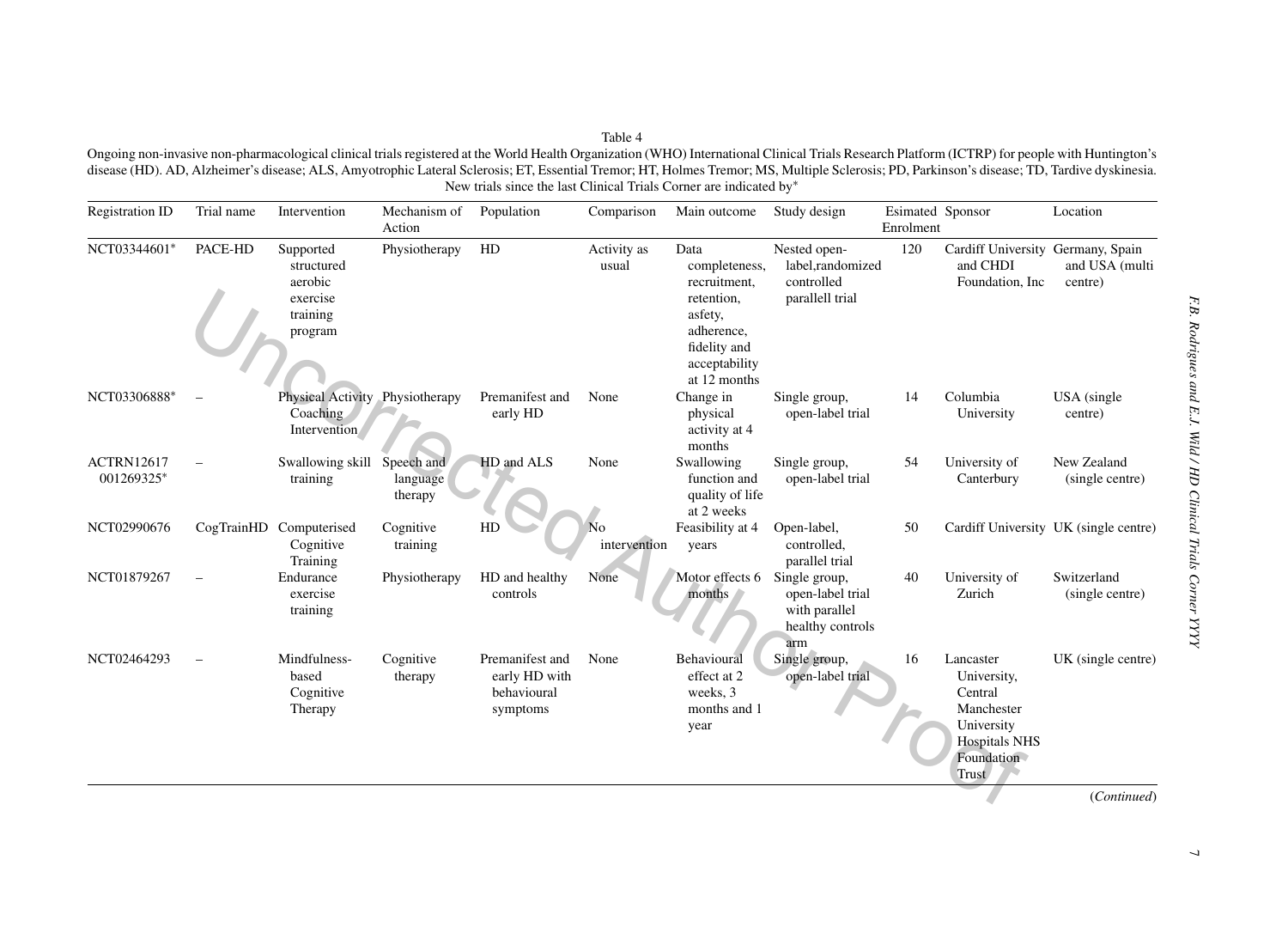| <b>Registration ID</b> | Trial name               | Intervention               | Mechanism of<br>Action                  | Population                                                                          | Comparison          | Main outcome                         | Study design                                                                                                            | <b>Esimated Sponsor</b><br>Enrolment |                                                                                                               | Location                |
|------------------------|--------------------------|----------------------------|-----------------------------------------|-------------------------------------------------------------------------------------|---------------------|--------------------------------------|-------------------------------------------------------------------------------------------------------------------------|--------------------------------------|---------------------------------------------------------------------------------------------------------------|-------------------------|
| NCT02216474            |                          | tDCS                       | Transcranial<br>magnetic<br>stimulation | HD or Tourette<br>Syndrome                                                          | Sham<br>stimulation | Efficacy at 2<br>weeks               | Randomized,<br>double-blind,<br>placebo-<br>controlled,<br>cross-over trial                                             | 100                                  | Birmingham and<br>Solihull Mental<br><b>Health NHS</b><br>Foundation<br>Trust.<br>University of<br>Birmingham | UK (single centre)      |
| NCT02750982            |                          | Laughter Therapy Cognitive | therapy                                 | HD, AD, ALS,<br>brain injury,<br>MS, PD,<br>post/stroke or<br>spinal cord<br>injury | None                | Behavioural<br>effects at 8<br>weeks | Single group,<br>open-label trial                                                                                       | 24                                   | Brown, Theodore USA (single)<br>R., M.D., MPH                                                                 | centre)                 |
| NCT01602276            | $\overline{\phantom{0}}$ | tDCS                       | Transcranial<br>magnetic<br>stimulation | Subcortical brain Sham<br>damage,<br>including HD                                   | stimulation         | Efficacy at 1<br>month               | Randomized,<br>single-blind,<br>placebo-<br>controlled,<br>cross-over trial.<br>with parallel<br>healthy control<br>arm | 150                                  | Johns Hopkins<br>University                                                                                   | USA (single)<br>centre) |
|                        |                          |                            |                                         |                                                                                     |                     |                                      |                                                                                                                         |                                      | $O_{O_f}$                                                                                                     |                         |

(*Continued*)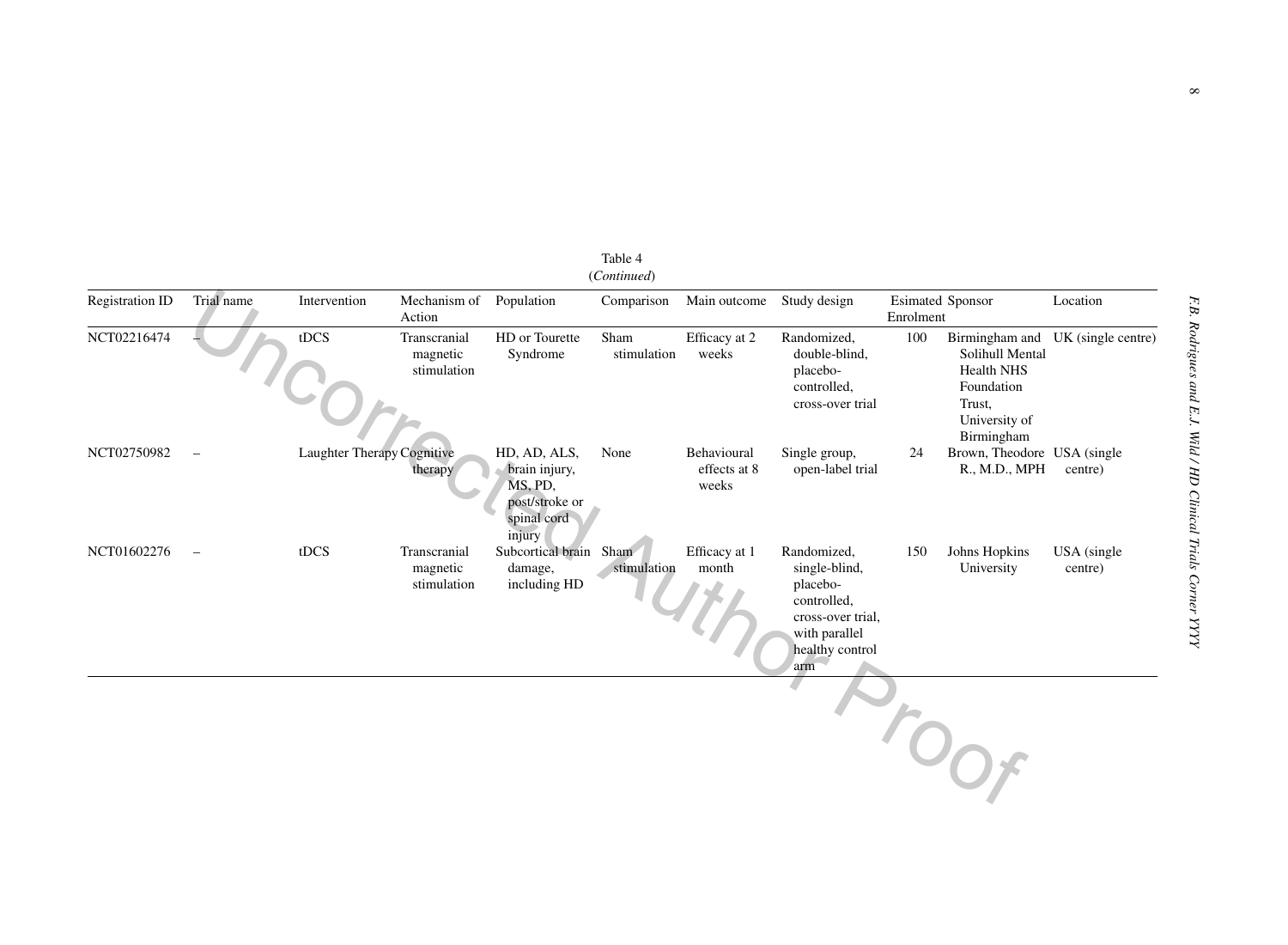supports continued development". More excitingly, dose-dependent reductions in cerebrospinal fluid mutant huntingtin concentration were seen in patients who received IONIS-HTT<sub>RX</sub>. C. Frank Bennett, Ionis' Senior Vice President of Research, noted that the mutant huntingtin reduction "substantially exceeded our expectations". As a result, Roche has exercised its option to license the drug and will now be responsible for future development of the program. In a separate statement for the HD community, Ionis confirmed that an efficacy trial was planned and that "future studies for the program will be conducted globally, including in the US" [10]. Meanwhile, an 81 open-label extension is underway for the 46 partic- ipants who took part in the original study (Table 2, 83 NCT03342053) [11].

84 This is a significant positive announcement in a therapeutic program with substantial promise for disease-modification in HD. Naturally, it will need to 87 be supported by release of more detailed data from the trial, and peer-reviewed publication of the results. The sponsor has committed to supplying these updates in the first half of 2018 [10].

## <sup>91</sup> **ONGOING CLINICAL TRIALS**

<sup>92</sup> A list of all ongoing clinical trials is given in <sup>93</sup> Tables 2, 3 and 4.

# <sup>94</sup> *PRECISION-HD1 (NCT03225833) and* <sup>95</sup> *PRECISION-HD2 (NCT03225846)*

 *Study titles:* A Multicenter, Randomized, Double- blind, Placebo-controlled, Phase 1b/2a Study of 98 WVE-120101 Administered Intrathecally in Patients 99 With Huntington's Disease [2] and A Multicen- ter, Randomized, Double-blind, Placebo-controlled, Phase 1b/2a Study of WVE-120102 Adminis- tered Intrathecally in Patients With Huntington's Disease [3].

<sup>104</sup> *Intervention:* Respectively WVE-120101 and <sup>105</sup> WVE-120102, two distinct allele-selective ASOs <sup>106</sup> [12].

 *Description:* The PRECISION-HD trials aim to compare the safety, tolerability, pharmacokinet- ics and pharmacodynamics of single and multiple 110 ascending doses of WVE-120101 and WVE-120102, respectively, administered intrathecally, comparing with intrathecal placebo, for disease modification in people with HD (i.e. clinical diagnostic motor features of HD, a Unified Huntington's Disease Rat-ing Scale (UHDRS) Diagnostic Confidence Level of 4, and a UHDRS Total Functional Capacity (TFC) 116 between 13 and 7, inclusively) who carry a targeted  $117$ single nucleotide polymorphism  $(SNP)$  rs362307 or  $118$  $rs362331$ , respectively, and are aged between  $25$  and  $119$ 65 years old. <sup>120</sup>

As a result, Roche has too inaly the controlled, double-<br>
He drug and will now<br>
marallel studies. They have a combined single is<br>the drug and will now<br>
implomentating loss elasting conditions are the Dommunity, Ionis<br>
for These trials are phase 1b/2a, multi-centre, international, randomized, placebo controlled, double-blind, 122 parallel studies. They have a combined single ascending dose/multiple ascending dose design, comprising 124 four cohorts of progressively higher ASO doses. In 125 each cohort, participants will be allocated to receive 126 a single dosage or three dosages of the ASO or a 127 placebo. Each trial has the recruitment target of  $48$  128 participants; currently recruitment is open in Canada 129 and Poland. The WVE-120101 and WVE-120102 130 compounds are ASOs targeting the pre-mRNA tran- <sup>131</sup> script of two allelic variants linked to the expanded 132 CAG repeat tract in the *HTT* gene, with the aim of 133 selectively reducing the production of mutant huntingtin protein while leaving the level of wild-type 135 huntingtin protein relatively unaltered. Each partici-<br>136 pant's involvement will last for 210 days.

The primary outcome is safety and tolerabil-<br>138 ity at 210 days. The secondary outcomes involve 139 pharmacokinetic measurements in plasma; pharma- <sup>140</sup> codynamic measures in cerebrospinal fluid, including <sup>141</sup> mutant huntingtin; and the UHDRS TFC.

*Sponsors/funders:* Wave Life Sciences Ltd. <sup>143</sup>

*Comments:* The CAG expansion in the *HTT* gene <sup>144</sup> is frequently allelically linked to three different SNPs 145 that collectively are thought to be present in at least 146 80% of the gene expansion carriers of European 147 ancestry [13]. These two trials are running in parallel and will target two of these SNPs. Participants' 149 DNA samples will first be screened for the presence 150 of one of both SNPs, and then further tested to estab- <sup>151</sup> lish whether either SNP is allelic to the *HTT* CAG 152 expansion.

While the molecule tested in the IONIS- $HTT_{Rx}$  154 trial and its open-label extension (*NCT02519036*)<sup>[1]</sup> 155 is expected to reduce the translation of both wild-type  $_{156}$ and mutant pre-mRNA, the PRECISION-HD ASOs 157 were designed to target selectively the mutant premRNA and mark it for degradation by RNase H. This  $_{159}$ selectivity is attained by means of targeting the most 160 frequent SNPs associated with mutant HTT. The the- <sup>161</sup> oretical advantage is that this may reduce the potential 162 long-term risk stemming from lowering of wild-type 163 huntingtin and associated loss-of-function  $[14]$ .

However, it is also worth noting that no safety  $165$ concerns have so far been identified in the ongoing, 166 allele-nonselective IONIS-HTT $_{Rx}$  programme [6].  $_{167}$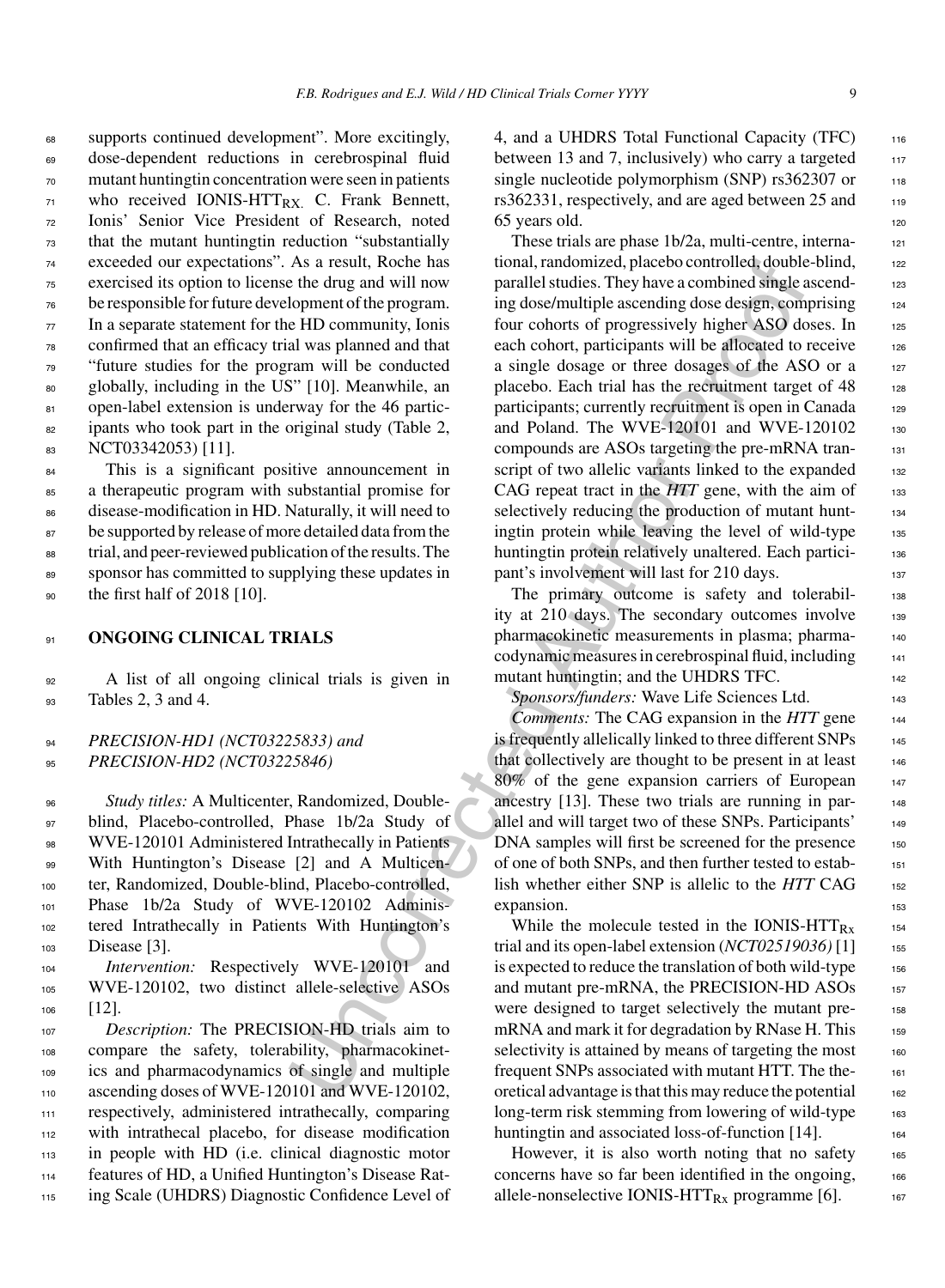Wave's platform is also distinguished by the abil- ity to specify the chirality of each phosphorothioate bond in the ASO backbone, which has the potential to improve characteristics such as stability and tar- get mRNA degradation [15]. Each approach – both in terms of chiral purity and allele-selectivity – has potential advantages and disadvantages [12]. Each SNP-selective compound will have to go through independent testing and approval; the testing process to establish suitability is novel and time-consuming; and some mutation-carriers will be ineligible by 179 virtue of possessing no suitable SNPs.

<sup>180</sup> Together, the Wave and IONIS platforms will be <sup>181</sup> informative and provide safety and efficacy informa-<sup>182</sup> tion relating to different HTT lowering approaches.

#### <sup>183</sup> **COMPLETED CLINICAL TRIALS**

<sup>184</sup> *FIRST-HD (NCT01795859)*

 *Study title:* A Randomized Double-Blind, Placebo- Controlled Study of SD-809 Extended Release for the Treatment of Chorea Associated With Huntington Disease [4, 16].

<sup>189</sup> *Intervention:* Deutetrabenazine or SD-809, a <sup>190</sup> vesicular monoamine transporter type 2 (VMAT2) <sup>191</sup> selective inhibitor.

 *Description:* The goal of FIRST-HD trial was to compare the efficacy and safety of oral deutetra- benazine against an oral placebo, both taken twice daily and titrated to optimal dosage, for symptomatic relief of chorea in adults with stage 1 to 3 manifest HD (i.e. motor signs characteristic of HD plus a *HTT* 198 CAG repeat length  $>$ 36 plus a UHDRS TFC  $>$  5) and with significant chorea (i.e. a UHDRS total maximum chorea score (TMC) of 8 or higher).

 This trial was a phase 3, multi-centre, international, randomized, placebo controlled, double blind, paral- lel study. It recruited 90 participants from Canada and the United States. Participant involvement lasted for 13 weeks.

 The primary outcome was change from base- line in the UHDRS TMC at weeks 9 and 12. The UHDRS TMC is a subscore of UHDRS total motor score (TMS) that only includes the chorea-related items, and ranges from 0 to 28. The secondary out- comes were the Patient Global Impression of Change (PGIC), the Clinician Global Impression Change (CGIC), the Short Form 36 Health Survey (SF-36), the Berg Balance Test (BBT), and adverse events.

<sup>215</sup> *Sponsors/funders:* Teva Pharmaceutical Industries

*Results:* The trial was completed on December 216 2014 and the results published in July 2016 [16]. It  $_{217}$ showed deutetrabenazine to be superior to placebo 218 in decreasing chorea associated with HD, objec- <sup>219</sup> tively and subjectively, and to improve quality of life, <sub>220</sub> but not balance. Interestingly, in a *post-hoc* analysis, dystonia subscores on TMS also lessened with 222 deutetrabenazine. In regards to safety, tetrabenazine 223 was comparable with placebo, with the exception of  $224$ weight gain that was more prevalent in the active 225 treatment arm. It is noteworthy that this study was 226 not powered to investigate adverse events and further 227 information is required to draw definitive conclusions 228 about safety.

In April 2017, the FDA approved this drug for  $230$ the treatment of chorea associated with HD. Like  $_{231}$ tetrabenazine, its label includes a contraindication for 232 patients who are suicidal, or who have untreated or 233 inadequately treated depression. 234

Deutetrabenazine is a modified version of tetra-<br>235 benazine containing deuterium (i.e. a stable isotope 236 of hydrogen with mass number of 2) in strategic posi- <sup>237</sup> tions. This modification is intended to provide better <sub>238</sub> pharmacokinetic properties (i.e. slower enzymatic 239 degradation) to this otherwise chemically-identical 240 compound, due to stronger bonds between carbon and <sup>241</sup> deuterium.

sadvantages [12]. Each sas, opstoma subscores on TMS associeties<br>but the test propose and the contemplate the proof of the energy of the energy of the energy of the energy of the energy of the energy of the energy of the e Still, little is known about how deutetrabenazine 243 compares with tetrabenazine, an older VMAT2 244 inhibitor also approved by FDA. In ARC-HD - a mul- <sup>245</sup> ticentre, international, single arm, open label study 246  $-$  the Huntington Study Group explored the safety  $247$ of switching overnight from a stable and effica- <sup>248</sup> cious dosage of tetrabenazine to deutetrabenazine <sup>249</sup>  $(NCT01897896)$  [17]. In a preliminary report, about  $250$ 50% of the sample had at least one adverse event, <sup>251</sup> but the drug was well tolerated with low rates of 252 neuropsychiatric adverse events [18]. 253

Unfortunately no head-to-head blinded compari- <sup>254</sup> son has been made between these compounds or is 255 planned. Indirect treatment comparisons showed no 256 apparent efficacy difference [19]. The safety results 257 are contradictory  $[19, 20]$ , possibly due to a statistical  $258$ artefact [21]. Overall these results call for close post- <sup>259</sup> licensing surveillance to guide informed prescribing 260 decisions.

#### **ACKNOWLEDGMENTS** <sup>262</sup>

The authors are supported by CHDI Foundation, 263 Inc. (salary support to FBR for conduct of the 264